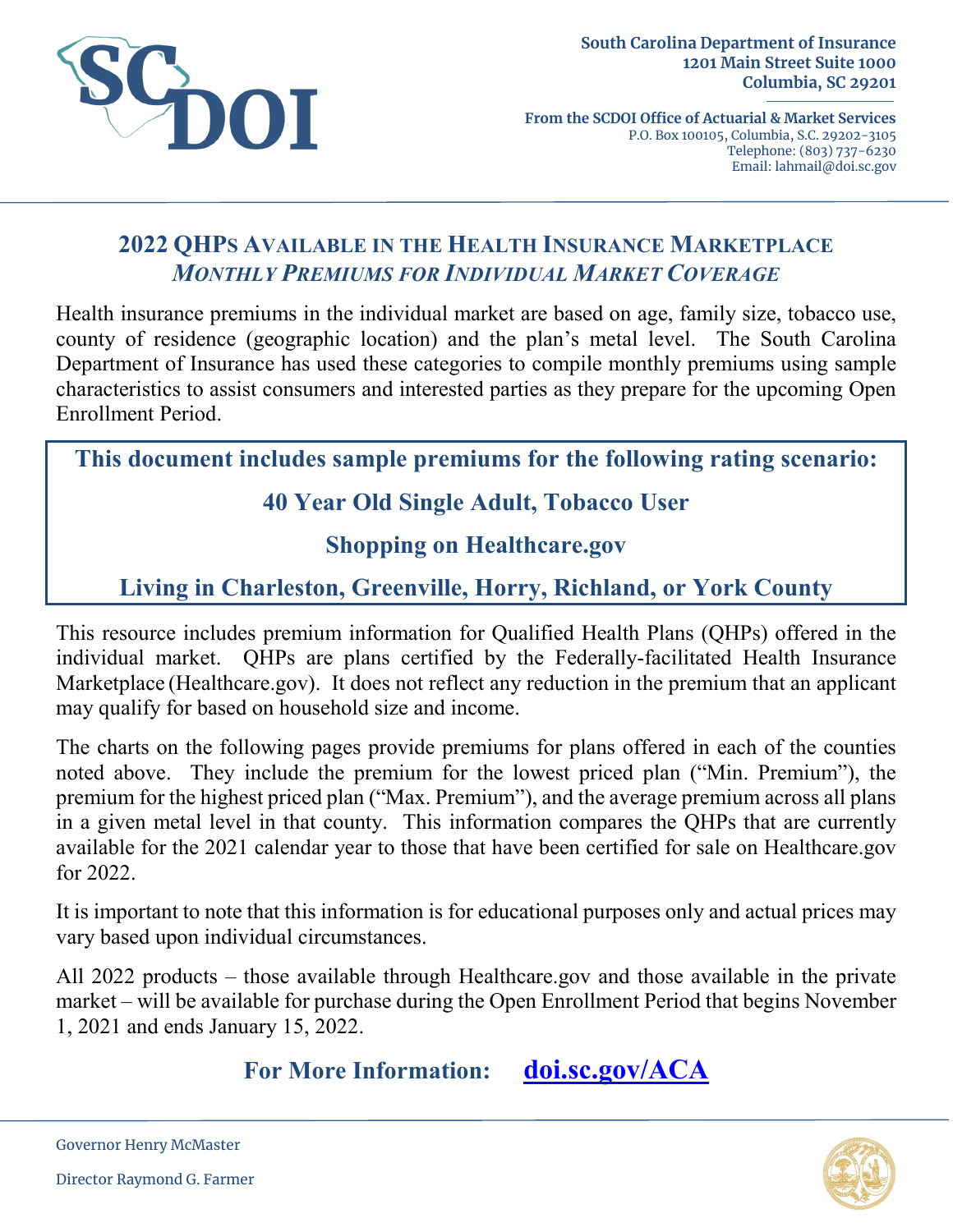#### **Rating Area 10 (Charleston County) Single Adult, Age 40, Tobacco User**

| <b>Platinum Plans</b>                             |         |                 | 2021                                   |                        |           |                                             | 2022            |                 |
|---------------------------------------------------|---------|-----------------|----------------------------------------|------------------------|-----------|---------------------------------------------|-----------------|-----------------|
| <b>Company Name</b>                               | # Plans | Min.<br>Premium | Max.<br>Premium                        | Avg.<br><b>Premium</b> | $#$ Plans | Min.<br><b>Premium</b>                      | Max.<br>Premium | Avg.<br>Premium |
| Absolute Total Care                               |         |                 |                                        |                        |           |                                             |                 |                 |
| <b>BlueCross BlueShield of South Carolina</b>     |         |                 |                                        |                        |           |                                             |                 |                 |
| Bright Health Company of South Carolina           |         |                 | No Platinum Plans Were Offered in 2021 |                        |           | No Platinum Plans Will be Available in 2022 |                 |                 |
| Molina Healthcare of South Carolina               |         |                 |                                        |                        |           |                                             |                 |                 |
| All Platinum Plans Offered in Rating Area Through |         |                 |                                        |                        |           |                                             |                 |                 |
| the Exchange                                      |         |                 |                                        |                        |           |                                             |                 |                 |

| <b>Gold Plans</b>                                 |           |                 | 2021 |                                       |   |                 |                 |   |                                        | 2022 |                 |                 |
|---------------------------------------------------|-----------|-----------------|------|---------------------------------------|---|-----------------|-----------------|---|----------------------------------------|------|-----------------|-----------------|
| <b>Company Name</b>                               | $#$ Plans | Min.<br>Premium |      | Max.<br><b>Premium</b>                |   | Avg.<br>Premium | $#$ Plans       |   | Min.<br>Premium                        |      | Max.<br>Premium | Avg.<br>Premium |
| Absolute Total Care                               |           | $625.97$ \$     |      | 652.88                                | Ŝ | 639.43          | 41              |   | $484.50$ \$                            |      | 539.72          | 511.76          |
| <b>BlueCross BlueShield of South Carolina</b>     | 41        | $620.62$ \$     |      | 635.65                                |   | 627.41          | 6I              | Ś | $528.20$ \$                            |      | $650.53$ \$     | 607.39          |
| Bright Health Company of South Carolina           |           |                 |      | Did Not Offer Coverage in this County |   |                 |                 |   | Does Not Offer Coverage in this County |      |                 |                 |
| Molina Healthcare of South Carolina               |           | $473.78$ \$     |      | 477.77                                |   | 475.78          |                 | S | $456.60$ \$                            |      | $456.82$ \$     | 456.71          |
| All Gold Plans Offered in Rating Area Through the |           |                 |      |                                       |   |                 |                 |   |                                        |      |                 |                 |
| Exchange                                          | 8         | $473.78$ S      |      | 652.88                                |   | 592.50          | 12 <sup>1</sup> |   | $456.60$ $\frac{1}{5}$                 |      | 650.53          | 550.40          |

| <b>Silver Plans</b>                                 |             |                 | 2021 |                                       |                 |                                  |                |                                        | 2022 |                 |                        |
|-----------------------------------------------------|-------------|-----------------|------|---------------------------------------|-----------------|----------------------------------|----------------|----------------------------------------|------|-----------------|------------------------|
| <b>Company Name</b>                                 | $#$ Plans   | Min.<br>Premium |      | Max.<br><b>Premium</b>                | Avg.<br>Premium | $#$ Plans                        |                | Min.<br>Premium                        |      | Max.<br>Premium | Avg.<br><b>Premium</b> |
| <b>Absolute Total Care</b>                          | $11$ $\sim$ | $519.88$ \$     |      | 605.85                                | 560.07          | $13$ $\overline{\phantom{1}}$ \$ |                | 432.40                                 |      | $484.14$ \$     | 455.43                 |
| <b>BlueCross BlueShield of South Carolina</b>       | $12$   \$   | 530.62          |      | 667.39                                | 621.11          |                                  | 7   \$         | 566.00                                 |      | $684.79$ \$     | 636.25                 |
| Bright Health Company of South Carolina             |             |                 |      | Did Not Offer Coverage in this County |                 |                                  |                | Does Not Offer Coverage in this County |      |                 |                        |
| Molina Healthcare of South Carolina                 | 41          | $422.79$ \$     |      | 431.68                                | 427.38          |                                  | $5 \mid \zeta$ | 399.20                                 |      | $429.20$ \$     | 414.88                 |
| All Silver Plans Offered in Rating Area Through the |             |                 |      |                                       |                 |                                  |                |                                        |      |                 |                        |
| Exchange                                            | $27$ S      | 422.79          |      | 667.39                                | 567.54          | $25$   \$                        |                | 399.20                                 |      | $684.79$ \$     | 497.95                 |

| <b>Expanded Bronze Plans</b>                     |                 |                                       | 2021 |                 |                 |                 |                                        | 2022 |                 |                 |
|--------------------------------------------------|-----------------|---------------------------------------|------|-----------------|-----------------|-----------------|----------------------------------------|------|-----------------|-----------------|
| <b>Company Name</b>                              | $#$ Plans       | Min.<br>Premium                       |      | Max.<br>Premium | Avg.<br>Premium | $#$ Plans       | Min.<br>Premium                        |      | Max.<br>Premium | Avg.<br>Premium |
| Absolute Total Care                              | 61              | $405.71$ S<br>Ś                       |      | 445.10          | 427.71          | 9               | \$<br>350.18                           |      | $435.39$ \$     | 387.19          |
| <b>BlueCross BlueShield of South Carolina</b>    | 51              | $351.10$ \$                           |      | 416.43          | 396.96          | 61              | \$<br>374.06                           |      | $502.51$ \$     | 433.08          |
| Bright Health Company of South Carolina          |                 | Did Not Offer Coverage in this County |      |                 |                 |                 | Does Not Offer Coverage in this County |      |                 |                 |
| Molina Healthcare of South Carolina              |                 | $314.40$ S                            |      | 323.19          | 318.80          |                 | None Available                         |      |                 |                 |
| All Expanded Bronze Plans Offered in Rating Area |                 |                                       |      |                 |                 |                 |                                        |      |                 |                 |
| Through the Exchange                             | 13 <sub>l</sub> | $314.40$ S                            |      | 445.10          | 399.13          | 15 <sub>1</sub> | 350.18                                 |      | 502.51          | 405.55          |

| <b>Bronze Plans</b>                             |           |       |                                       | 2021 |                        |    |                 |           |        |                 | 2022 |                                        |                 |
|-------------------------------------------------|-----------|-------|---------------------------------------|------|------------------------|----|-----------------|-----------|--------|-----------------|------|----------------------------------------|-----------------|
| <b>Company Name</b>                             | $#$ Plans |       | Min.<br>Premium                       |      | Max.<br><b>Premium</b> |    | Avg.<br>Premium | $#$ Plans |        | Min.<br>Premium |      | Max.<br>Premium                        | Avg.<br>Premium |
| <b>Absolute Total Care</b>                      | 21        | 5     | $392.70$ \$                           |      | 409.58                 | Ŝ. | 401.14          |           | 2   \$ | 336.67          |      | $351.29$ \$                            | 343.98          |
| <b>BlueCross BlueShield of South Carolina</b>   |           |       | 398.13                                |      | 398.13                 |    | 398.13          |           |        | 420.10          |      | $420.10$ \$                            | 420.10          |
| Bright Health Company of South Carolina         |           |       | Did Not Offer Coverage in this County |      |                        |    |                 |           |        |                 |      | Does Not Offer Coverage in this County |                 |
| Molina Healthcare of South Carolina             |           | 3 I S | 306.14                                |      | 312.86                 |    | 309.37          |           |        |                 |      | None Available                         |                 |
| All Bronze Plans Offered in Rating Area Through |           |       |                                       |      |                        |    |                 |           |        |                 |      |                                        |                 |
| the Exchange                                    | 61        |       | 306.14                                |      | 409.58                 |    | 354.76          | 3I        | S      | 336.67          |      | $420.10$ S                             | 369.35          |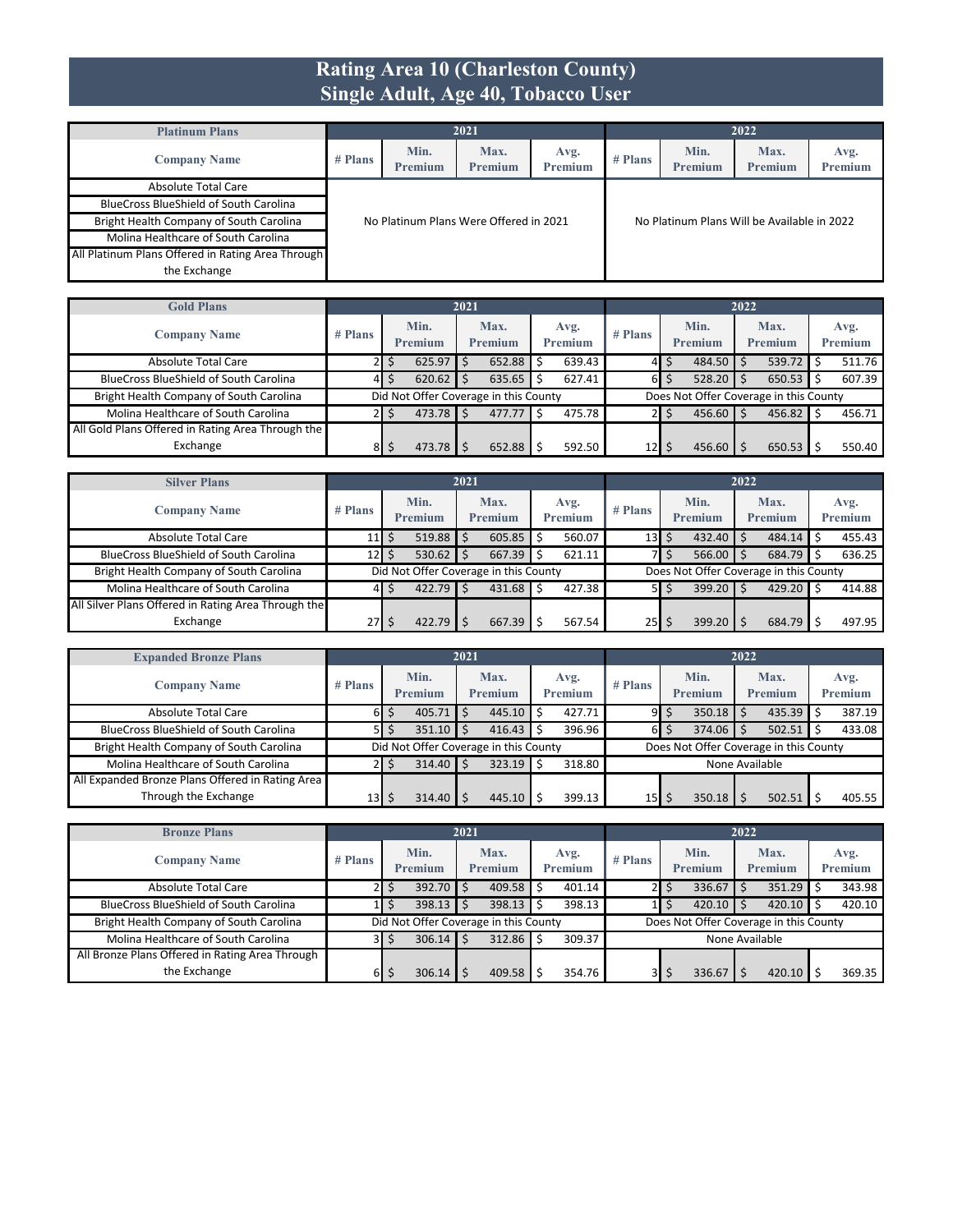#### **Rating Area 23 (Greenville County) Single Adult, Age 40, Tobacco User**

| <b>Platinum Plans</b>                             |         |                 | 2021                                   |                 |           |                                             | 2022            |                 |
|---------------------------------------------------|---------|-----------------|----------------------------------------|-----------------|-----------|---------------------------------------------|-----------------|-----------------|
| <b>Company Name</b>                               | # Plans | Min.<br>Premium | Max.<br>Premium                        | Avg.<br>Premium | $#$ Plans | Min.<br><b>Premium</b>                      | Max.<br>Premium | Avg.<br>Premium |
| Absolute Total Care                               |         |                 |                                        |                 |           |                                             |                 |                 |
| <b>BlueCross BlueShield of South Carolina</b>     |         |                 |                                        |                 |           |                                             |                 |                 |
| Bright Health Company of South Carolina           |         |                 | No Platinum Plans Were Offered in 2021 |                 |           | No Platinum Plans Will be Available in 2022 |                 |                 |
| Molina Healthcare of South Carolina               |         |                 |                                        |                 |           |                                             |                 |                 |
| All Platinum Plans Offered in Rating Area Through |         |                 |                                        |                 |           |                                             |                 |                 |
| the Exchange                                      |         |                 |                                        |                 |           |                                             |                 |                 |

| <b>Gold Plans</b>                                 |           |                 | 2021 |                                       |   |                        |           |   |                        | 2022 |                 |                 |
|---------------------------------------------------|-----------|-----------------|------|---------------------------------------|---|------------------------|-----------|---|------------------------|------|-----------------|-----------------|
| <b>Company Name</b>                               | $#$ Plans | Min.<br>Premium |      | Max.<br><b>Premium</b>                |   | Avg.<br><b>Premium</b> | $#$ Plans |   | Min.<br>Premium        |      | Max.<br>Premium | Avg.<br>Premium |
| Absolute Total Care                               |           |                 |      | Did Not Offer Coverage in this County |   |                        | 41        | S | $753.43$ $\frac{1}{5}$ |      | $839.30$ \$     | 795.81          |
| <b>BlueCross BlueShield of South Carolina</b>     | 41        | $624.15$ \$     |      | 639.27                                | S | 630.98                 | 61        | S | $560.43$ \$            |      | $632.87$ \$     | 598.67          |
| Bright Health Company of South Carolina           |           | $646.39$ \$     |      | 646.39                                |   | 646.39                 |           |   | $538.46$ \$            |      | $595.33$ \$     | 566.90          |
| Molina Healthcare of South Carolina               |           | $481.75$ \$     |      | 485.81                                |   | 483.78                 |           |   | $545.81$ $\sqrt{5}$    |      | $546.07$ \$     | 545.94          |
| All Gold Plans Offered in Rating Area Through the |           |                 |      |                                       |   |                        |           |   |                        |      |                 |                 |
| Exchange                                          |           | $481.75$ S      |      | 646.39                                |   | 591.12                 | 14        | Ś | $538.46$ \$            |      | $839.30$ \$     | 642.92          |

| <b>Silver Plans</b>                                 |         |                                       | 2021 |                 |    |                        |                 |                        | 2022 |                        |                        |
|-----------------------------------------------------|---------|---------------------------------------|------|-----------------|----|------------------------|-----------------|------------------------|------|------------------------|------------------------|
| <b>Company Name</b>                                 | # Plans | Min.<br><b>Premium</b>                |      | Max.<br>Premium |    | Avg.<br><b>Premium</b> | $#$ Plans       | Min.<br><b>Premium</b> |      | Max.<br><b>Premium</b> | Avg.<br><b>Premium</b> |
| Absolute Total Care                                 |         | Did Not Offer Coverage in this County |      |                 |    |                        | 13 <sup>l</sup> | \$<br>$672.40$ \$      |      | 752.87                 | 708.22                 |
| <b>BlueCross BlueShield of South Carolina</b>       | 12 I    | $581.77$ \$                           |      | 671.19          | Ŝ. | 632.69                 |                 | $600.59$ \$            |      | 666.21                 | 633.29                 |
| Bright Health Company of South Carolina             | 41      | $565.18$ \$                           |      | 572.33          |    | 567.95                 | 6 I             | \$<br>$457.68$ \$      |      | 521.96                 | 487.72                 |
| Molina Healthcare of South Carolina                 | 4       | $429.91$ \$                           |      | 438.94          |    | 434.57                 |                 | $477.19$ S             |      | $513.06$ \$            | 495.93                 |
| All Silver Plans Offered in Rating Area Through the |         |                                       |      |                 |    |                        |                 |                        |      |                        |                        |
| Exchange                                            | 20 S    | 429.91                                |      | 671.19          |    | 580.11                 | 31              | $457.68$   \$          |      | 752.87                 | 614.38                 |

| <b>Expanded Bronze Plans</b>                     |                 |                                       | 2021 |                |                |           |   |                | 2022 |                |                |
|--------------------------------------------------|-----------------|---------------------------------------|------|----------------|----------------|-----------|---|----------------|------|----------------|----------------|
|                                                  |                 | Min.                                  |      | Max.           | Avg.           | $#$ Plans |   | Min.           |      | Max.           | Avg.           |
| <b>Company Name</b>                              | $#$ Plans       | Premium                               |      | <b>Premium</b> | <b>Premium</b> |           |   | <b>Premium</b> |      | <b>Premium</b> | <b>Premium</b> |
| Absolute Total Care                              |                 | Did Not Offer Coverage in this County |      |                |                | 91        | S | 544.55         |      | $677.06$ \$    | 602.11         |
| <b>BlueCross BlueShield of South Carolina</b>    | 51              | 384.64                                |      | 418.80         | 405.53         | 6 I       |   | 396.68         |      | 488.87         | 426.79         |
| Bright Health Company of South Carolina          | 41              | 428.90                                |      | 497.90         | 461.66         | 61        |   | 356.48         |      | 407.00         | 377.87         |
| Molina Healthcare of South Carolina              |                 | 319.69                                |      | 328.63         | 324.16         |           |   | None Available |      |                |                |
| All Expanded Bronze Plans Offered in Rating Area |                 |                                       |      |                |                |           |   |                |      |                |                |
| Through the Exchange                             | 11 <sub>l</sub> | 319.69                                |      | 497.90         | 411.15         | 21        |   | 356.48         |      | 677.06         | 487.95         |

| <b>Bronze Plans</b>                             |           |                                       | 2021           |                 |                        |         |   |                 | 2022 |                 |                 |
|-------------------------------------------------|-----------|---------------------------------------|----------------|-----------------|------------------------|---------|---|-----------------|------|-----------------|-----------------|
| <b>Company Name</b>                             | $#$ Plans | Min.<br>Premium                       |                | Max.<br>Premium | Avg.<br><b>Premium</b> | # Plans |   | Min.<br>Premium |      | Max.<br>Premium | Avg.<br>Premium |
| <b>Absolute Total Care</b>                      |           | Did Not Offer Coverage in this County |                |                 |                        |         | S | 523.55          |      | $546.28$ \$     | 534.92          |
| <b>BlueCross BlueShield of South Carolina</b>   |           | $400.40$ S                            |                | 400.40          | 400.40                 |         |   | 408.70          |      | $408.70$ \$     | 408.70          |
| Bright Health Company of South Carolina         |           |                                       | None Available |                 |                        |         |   |                 |      | None Available  |                 |
| Molina Healthcare of South Carolina             |           | 311.29<br>3 I S                       |                | 318.12          | 314.58                 |         |   |                 |      | None Available  |                 |
| All Bronze Plans Offered in Rating Area Through |           |                                       |                |                 |                        |         |   |                 |      |                 |                 |
| the Exchange                                    | 41        | 311.29                                |                | 400.40          | 336.04                 | 3I      | S | 408.70          |      | 546.28          | 492.84          |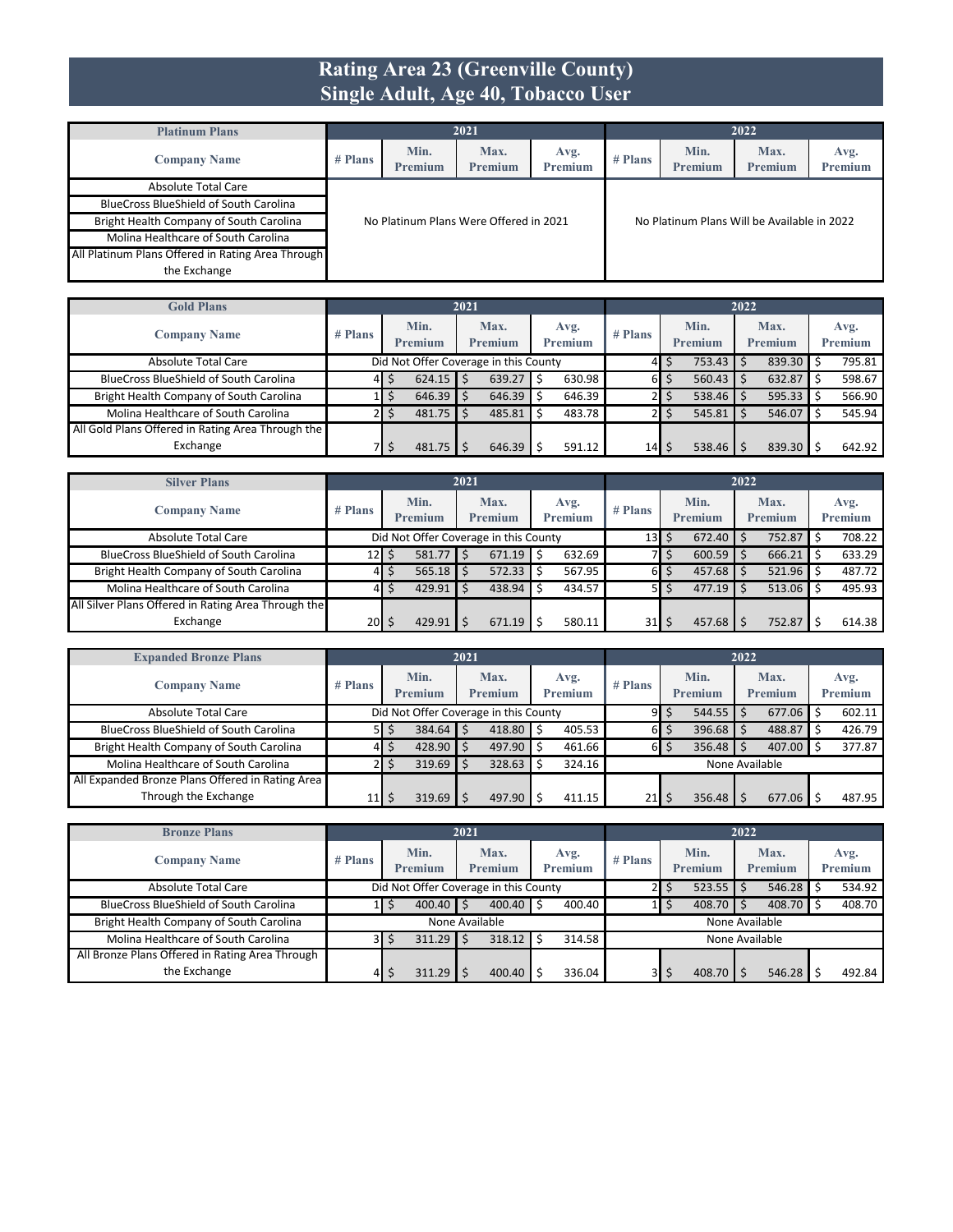#### **Rating Area 26 (Horry County) Single Adult, Age 40, Tobacco User**

| <b>Platinum Plans</b>                             |         |                        | 2021                                   |                 |           |                                             | 2022            |                 |
|---------------------------------------------------|---------|------------------------|----------------------------------------|-----------------|-----------|---------------------------------------------|-----------------|-----------------|
| <b>Company Name</b>                               | # Plans | Min.<br><b>Premium</b> | Max.<br>Premium                        | Avg.<br>Premium | $#$ Plans | Min.<br><b>Premium</b>                      | Max.<br>Premium | Avg.<br>Premium |
| Absolute Total Care                               |         |                        |                                        |                 |           |                                             |                 |                 |
| <b>BlueCross BlueShield of South Carolina</b>     |         |                        |                                        |                 |           |                                             |                 |                 |
| Bright Health Company of South Carolina           |         |                        | No Platinum Plans Were Offered in 2021 |                 |           | No Platinum Plans Will be Available in 2022 |                 |                 |
| Molina Healthcare of South Carolina               |         |                        |                                        |                 |           |                                             |                 |                 |
| All Platinum Plans Offered in Rating Area Through |         |                        |                                        |                 |           |                                             |                 |                 |
| the Exchange                                      |         |                        |                                        |                 |           |                                             |                 |                 |

| <b>Gold Plans</b>                                 |           |                 | 2021 |                                       |      |                        |                 |   |                 | 2022 |                 |                 |
|---------------------------------------------------|-----------|-----------------|------|---------------------------------------|------|------------------------|-----------------|---|-----------------|------|-----------------|-----------------|
| <b>Company Name</b>                               | $#$ Plans | Min.<br>Premium |      | Max.<br><b>Premium</b>                |      | Avg.<br><b>Premium</b> | $#$ Plans       |   | Min.<br>Premium |      | Max.<br>Premium | Avg.<br>Premium |
| Absolute Total Care                               |           | 691.69          |      | 721.43                                | Ŝ    | 706.56                 | 41              | S | $549.75$ \$     |      | $612.40$ \$     | 580.67          |
| <b>BlueCross BlueShield of South Carolina</b>     | 41        | $595.87$ \$     |      | 610.30                                | S    | 602.39                 |                 | C | $553.64$ \$     |      | $603.23$ \$     | 577.92          |
| Bright Health Company of South Carolina           |           |                 |      | Did Not Offer Coverage in this County |      |                        |                 |   | $541.46$ \$     |      | $598.85$ \$     | 570.16          |
| Molina Healthcare of South Carolina               |           | $498.58$ \$     |      | 502.79                                | l \$ | 500.69                 |                 |   | $473.97$ \$     |      | $474.19$ \$     | 474.08          |
| All Gold Plans Offered in Rating Area Through the |           |                 |      |                                       |      |                        |                 |   |                 |      |                 |                 |
| Exchange                                          | 81        | $498.58$ S      |      | 721.43                                |      | 603.01                 | 13 <sup>1</sup> |   | $473.97$   \$   |      | 612.40          | 561.60          |

| <b>Silver Plans</b>                                 |               |                 | 2021                                  |                 |           |                 | 2022                   |                        |
|-----------------------------------------------------|---------------|-----------------|---------------------------------------|-----------------|-----------|-----------------|------------------------|------------------------|
| <b>Company Name</b>                                 | # Plans       | Min.<br>Premium | Max.<br>Premium                       | Avg.<br>Premium | $#$ Plans | Min.<br>Premium | Max.<br><b>Premium</b> | Avg.<br><b>Premium</b> |
| Absolute Total Care                                 | $11 \mid 5$   | $574.47$ \$     | 669.46                                | 618.87<br>-Ś    | 13        | 490.62<br>\$    | 549.34                 | 516.76                 |
| <b>BlueCross BlueShield of South Carolina</b>       | $10 \mid \xi$ | $584.42$ \$     | 640.78                                | 613.42<br>-Ŝ    | 51        | 587.38<br>\$    | $635.00$ \$            | 615.59                 |
| Bright Health Company of South Carolina             |               |                 | Did Not Offer Coverage in this County |                 | 61        | Ś<br>460.28     | $525.11$ \$            | 490.53                 |
| Molina Healthcare of South Carolina                 | 41            | $444.93$ \$     | 454.28                                | 449.76          | 51        | 414.38<br>Ś     | $445.53$ \$            | 430.66                 |
| All Silver Plans Offered in Rating Area Through the |               |                 |                                       |                 |           |                 |                        |                        |
| Exchange                                            | $25$   \$     | 444.93          | 669.46                                | 589.63          | 29        | 414.38<br>S     | 635.00                 | 513.53                 |

| <b>Expanded Bronze Plans</b>                     |           |                           | 2021 |                                       |   |                 |                |            |                 | 2022 |                        |  |                 |
|--------------------------------------------------|-----------|---------------------------|------|---------------------------------------|---|-----------------|----------------|------------|-----------------|------|------------------------|--|-----------------|
| <b>Company Name</b>                              | $#$ Plans | Min.<br>Premium<br>448.31 |      | Max.<br>Premium                       |   | Avg.<br>Premium | $#$ Plans      |            | Min.<br>Premium |      | Max.<br><b>Premium</b> |  | Avg.<br>Premium |
| <b>Absolute Total Care</b>                       | 61        |                           |      | 491.83                                |   | 472.61          | 91             | \$         | 397.33          |      | 494.02                 |  | 439.33          |
| <b>BlueCross BlueShield of South Carolina</b>    | 41        | 383.06                    |      | 399.82                                |   | 392.14          | 51             | S          | 389.36          |      | 465.97                 |  | 412.54          |
| Bright Health Company of South Carolina          |           |                           |      | Did Not Offer Coverage in this County |   |                 |                | $6 \mid 5$ | 358.44          |      | 409.37                 |  | 379.96          |
| Molina Healthcare of South Carolina              |           | 330.87                    |      | 340.11                                | Ś | 335.49          | None Available |            |                 |      |                        |  |                 |
| All Expanded Bronze Plans Offered in Rating Area |           |                           |      |                                       |   |                 |                |            |                 |      |                        |  |                 |
| Through the Exchange                             | 12        | 330.87                    |      | 491.83                                |   | 422.94          | 20             |            | 358.44          |      | 494.02                 |  | 414.82          |

| <b>Bronze Plans</b>                             |         |                 | 2021 |                                       |     |                        |           |   |                 | 2022 |                        |                 |
|-------------------------------------------------|---------|-----------------|------|---------------------------------------|-----|------------------------|-----------|---|-----------------|------|------------------------|-----------------|
| <b>Company Name</b>                             | # Plans | Min.<br>Premium |      | Max.<br><b>Premium</b>                |     | Avg.<br><b>Premium</b> | $#$ Plans |   | Min.<br>Premium |      | Max.<br><b>Premium</b> | Avg.<br>Premium |
| <b>Absolute Total Care</b>                      | 21      | $433.93$ \$     |      | 452.58                                | Ŝ.  | 443.26                 |           |   | 382.01          |      | 398.60 \$              | 390.31          |
| <b>BlueCross BlueShield of South Carolina</b>   |         | 382.25          |      | 382.25                                |     | 382.25                 |           |   | 389.55          |      | $389.55$ \$            | 389.55          |
| Bright Health Company of South Carolina         |         |                 |      | Did Not Offer Coverage in this County |     |                        |           |   | None Available  |      |                        |                 |
| Molina Healthcare of South Carolina             | 3I      | $322.17$ \$     |      | 329.24                                | l S | 325.57                 |           |   | None Available  |      |                        |                 |
| All Bronze Plans Offered in Rating Area Through |         |                 |      |                                       |     |                        |           |   |                 |      |                        |                 |
| the Exchange                                    | 6I      | 322.17          |      | 452.58                                |     | 374.25                 | 31        | S | 382.01          |      | 398.60                 | 390.05          |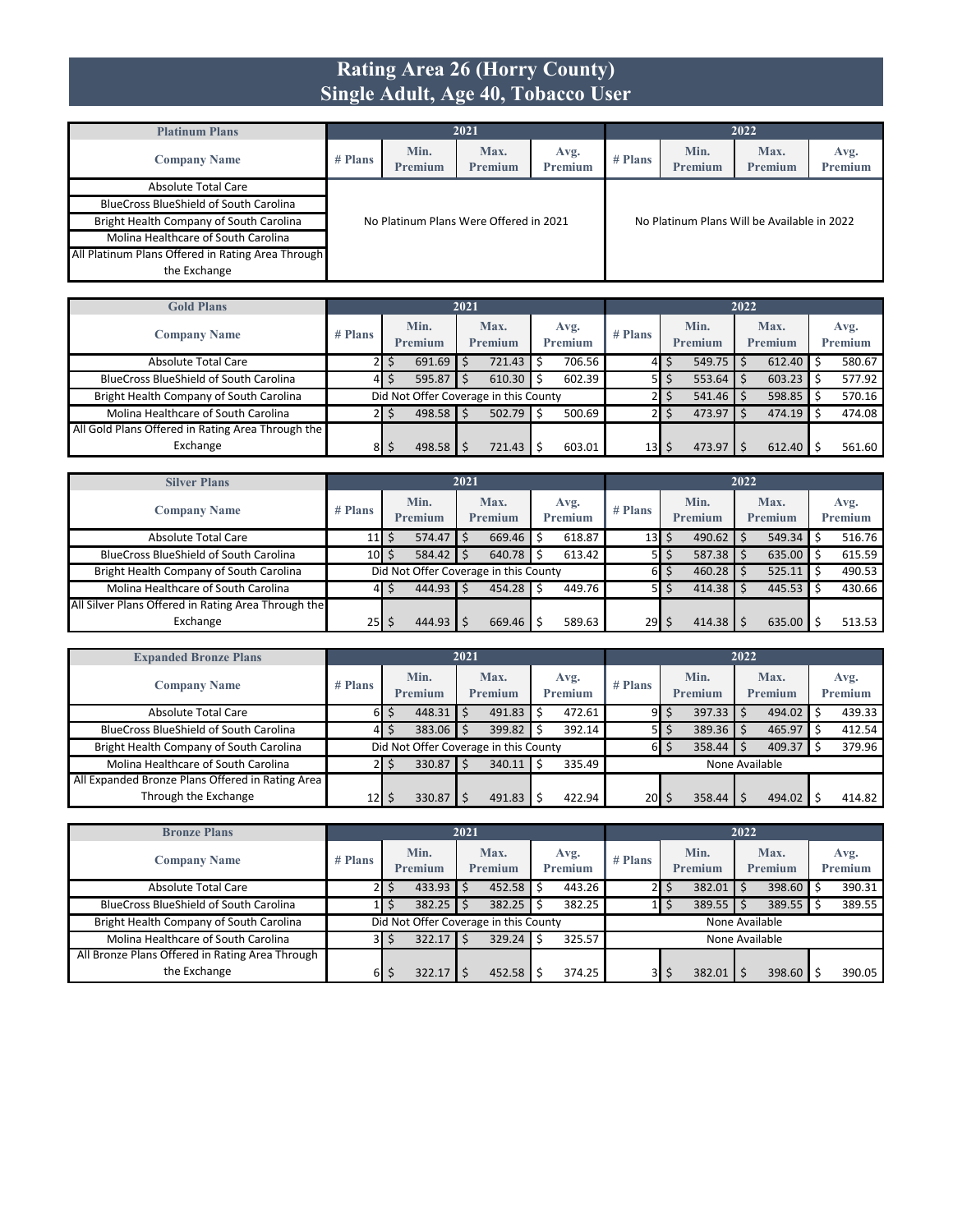#### **Rating Area 40 (Richland County) Single Adult, Age 40, Tobacco User**

| <b>Platinum Plans</b>                             |         |                        | 2021                                      |  |         |                                             | 2022            |                 |
|---------------------------------------------------|---------|------------------------|-------------------------------------------|--|---------|---------------------------------------------|-----------------|-----------------|
| <b>Company Name</b>                               | # Plans | Min.<br><b>Premium</b> | Max.<br>Avg.<br><b>Premium</b><br>Premium |  | # Plans | Min.<br><b>Premium</b>                      | Max.<br>Premium | Avg.<br>Premium |
| Absolute Total Care                               |         |                        |                                           |  |         |                                             |                 |                 |
| <b>BlueCross BlueShield of South Carolina</b>     |         |                        |                                           |  |         |                                             |                 |                 |
| Bright Health Company of South Carolina           |         |                        | No Platinum Plans Were Offered in 2021    |  |         | No Platinum Plans Will be Available in 2022 |                 |                 |
| Molina Healthcare of South Carolina               |         |                        |                                           |  |         |                                             |                 |                 |
| All Platinum Plans Offered in Rating Area Through |         |                        |                                           |  |         |                                             |                 |                 |
| the Exchange                                      |         |                        |                                           |  |         |                                             |                 |                 |

| <b>Gold Plans</b>                                 |           |                 | 2021                                  |   |                        |           |   |                                        | 2022 |                 |                        |
|---------------------------------------------------|-----------|-----------------|---------------------------------------|---|------------------------|-----------|---|----------------------------------------|------|-----------------|------------------------|
| <b>Company Name</b>                               | $#$ Plans | Min.<br>Premium | Max.<br><b>Premium</b>                |   | Avg.<br><b>Premium</b> | $#$ Plans |   | Min.<br>Premium                        |      | Max.<br>Premium | Avg.<br><b>Premium</b> |
| Absolute Total Care                               |           |                 | Did Not Offer Coverage in this County |   |                        |           | ∍ | $673.92$ \$                            |      | 750.72          | 711.83                 |
| <b>BlueCross BlueShield of South Carolina</b>     | 41        | $693.90$ \$     | 710.70                                | Ŝ | 701.49                 | 51        | Ś | $659.41$ \$                            |      | $718.48$ \$     | 688.33                 |
| Bright Health Company of South Carolina           |           |                 | Did Not Offer Coverage in this County |   |                        |           |   | Does Not Offer Coverage in this County |      |                 |                        |
| Molina Healthcare of South Carolina               |           | $630.60$ \$     | 635.91                                |   | 633.26                 |           | S | $577.87$ S                             |      | 578.14          | 578.01                 |
| All Gold Plans Offered in Rating Area Through the |           |                 |                                       |   |                        |           |   |                                        |      |                 |                        |
| Exchange                                          | 61        | 630.60          | 710.70                                |   | 678.74                 | 11        |   | 577.87                                 |      | 750.72          | 676.81                 |

| <b>Silver Plans</b>                                 |                               |                        | 2021                                  |        |    |                        |           |    |                                        | 2022 |                        |                        |
|-----------------------------------------------------|-------------------------------|------------------------|---------------------------------------|--------|----|------------------------|-----------|----|----------------------------------------|------|------------------------|------------------------|
| <b>Company Name</b>                                 | $#$ Plans                     | Min.<br><b>Premium</b> | Max.<br><b>Premium</b>                |        |    | Avg.<br><b>Premium</b> | $#$ Plans |    | Min.<br>Premium                        |      | Max.<br><b>Premium</b> | Avg.<br><b>Premium</b> |
| Absolute Total Care                                 |                               |                        | Did Not Offer Coverage in this County |        |    |                        | 13        | Ś  | 601.44                                 |      | $673.42$ \$            | 633.48                 |
| <b>BlueCross BlueShield of South Carolina</b>       | $10$ $\overline{\phantom{0}}$ | $680.57$ \$            |                                       | 746.19 | Ŝ  | 714.34                 | 51        | \$ | 699.60                                 |      | 756.32                 | 733.21                 |
| Bright Health Company of South Carolina             |                               |                        | Did Not Offer Coverage in this County |        |    |                        |           |    | Does Not Offer Coverage in this County |      |                        |                        |
| Molina Healthcare of South Carolina                 | 41                            | $562.74$ S             |                                       | 574.57 | Ŝ. | 568.84                 | 51        | S  | 505.21                                 |      | $543.19$ \$            | 525.06                 |
| All Silver Plans Offered in Rating Area Through the |                               |                        |                                       |        |    |                        |           |    |                                        |      |                        |                        |
| Exchange                                            | $14$ $\overline{\phantom{1}}$ | 562.74                 |                                       | 746.19 |    | 672.77                 | 23        | S  | 505.21                                 |      | 756.32                 | 631.59                 |

| <b>Expanded Bronze Plans</b>                     |           |                                                                                             | 2021                                  |                 |           |                        | 2022                                   |                 |
|--------------------------------------------------|-----------|---------------------------------------------------------------------------------------------|---------------------------------------|-----------------|-----------|------------------------|----------------------------------------|-----------------|
| <b>Company Name</b>                              | $#$ Plans | Min.<br><b>Premium</b>                                                                      | Max.<br><b>Premium</b>                | Avg.<br>Premium | $#$ Plans | Min.<br><b>Premium</b> | Max.<br>Premium                        | Avg.<br>Premium |
| Absolute Total Care                              |           |                                                                                             | Did Not Offer Coverage in this County |                 | 91        | Ś<br>487.08            | 605.60                                 | 538.56          |
| <b>BlueCross BlueShield of South Carolina</b>    |           | $446.08$ \$<br>465.60<br>$555.00$ \$<br>456.66<br>463.75<br>Ŝ<br>5 <sub>l</sub><br>\$<br>41 |                                       |                 |           |                        |                                        | 491.36          |
| Bright Health Company of South Carolina          |           |                                                                                             | Did Not Offer Coverage in this County |                 |           |                        | Does Not Offer Coverage in this County |                 |
| Molina Healthcare of South Carolina              |           | $418.47$ \$                                                                                 | 430.17                                | 424.32          |           |                        |                                        |                 |
| All Expanded Bronze Plans Offered in Rating Area |           |                                                                                             |                                       |                 |           |                        |                                        |                 |
| Through the Exchange                             | 61        | 418.47                                                                                      | 465.60                                | 445.88          | 14        | 463.75                 | 605.60                                 | 521.70          |

| <b>Bronze Plans</b>                             |           |                 | 2021                                  |                        |           |                        | 2022                                   |                 |
|-------------------------------------------------|-----------|-----------------|---------------------------------------|------------------------|-----------|------------------------|----------------------------------------|-----------------|
| <b>Company Name</b>                             | $#$ Plans | Min.<br>Premium | Max.<br><b>Premium</b>                | Avg.<br><b>Premium</b> | $#$ Plans | Min.<br><b>Premium</b> | Max.<br>Premium                        | Avg.<br>Premium |
| <b>Absolute Total Care</b>                      |           |                 | Did Not Offer Coverage in this County |                        |           | 468.30                 | $488.63$ \$                            | 478.47          |
| <b>BlueCross BlueShield of South Carolina</b>   |           | $445.14$ S      | 445.14                                | 445.14                 |           | 463.98                 | 463.98                                 | 463.98          |
| Bright Health Company of South Carolina         |           |                 | Did Not Offer Coverage in this County |                        |           |                        | Does Not Offer Coverage in this County |                 |
| Molina Healthcare of South Carolina             | 3I        | $407.48$ S      | 416.41                                | 411.78                 |           |                        | None Available                         |                 |
| All Bronze Plans Offered in Rating Area Through |           |                 |                                       |                        |           |                        |                                        |                 |
| the Exchange                                    | 41        | 407.48          | 445.14                                | 420.12                 | 3I        | 463.98                 | 488.63                                 | 473.64          |